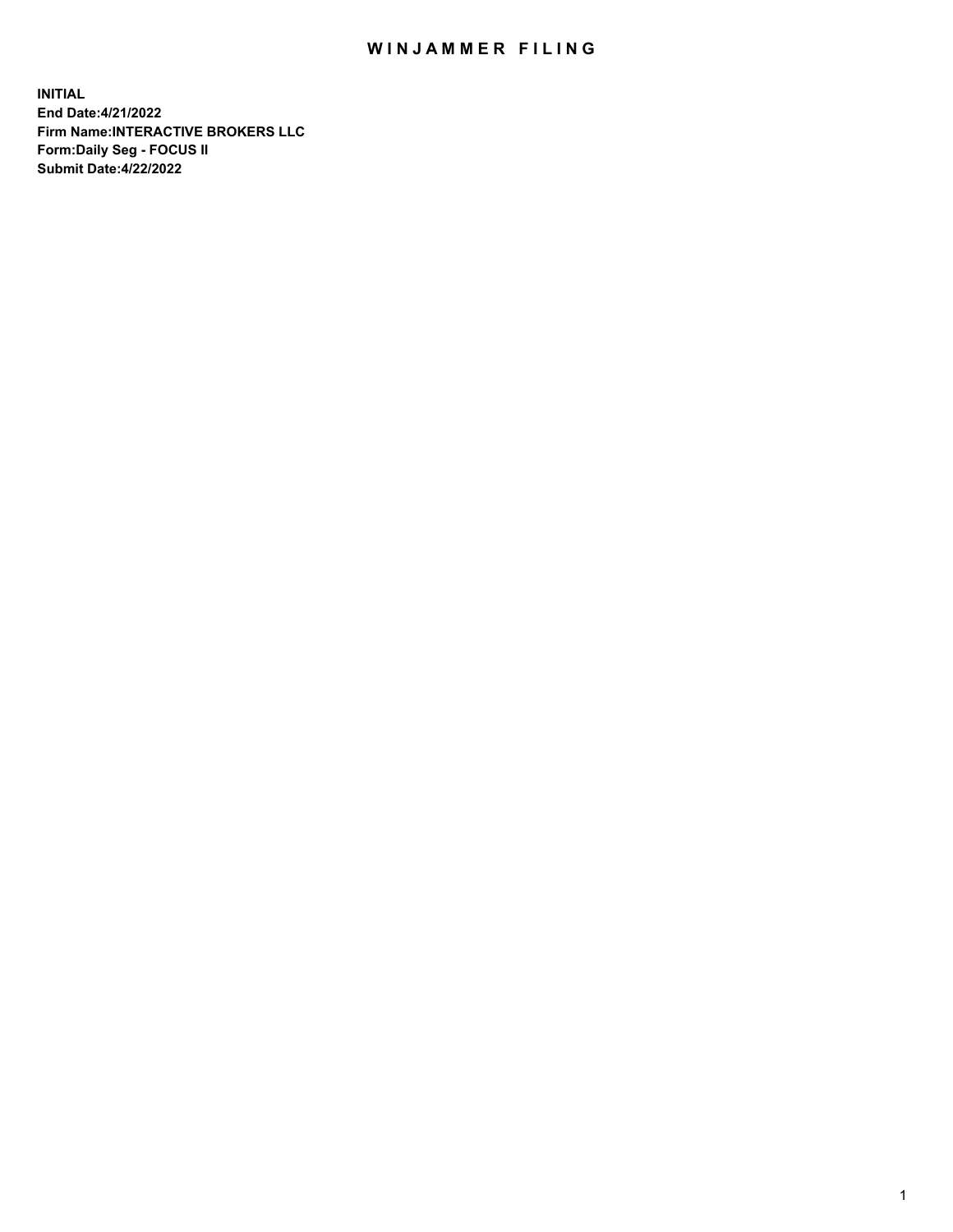**INITIAL End Date:4/21/2022 Firm Name:INTERACTIVE BROKERS LLC Form:Daily Seg - FOCUS II Submit Date:4/22/2022 Daily Segregation - Cover Page**

| Name of Company                                                                                                                                                                                                                                                                                                               | <b>INTERACTIVE BROKERS LLC</b>                                                                  |  |
|-------------------------------------------------------------------------------------------------------------------------------------------------------------------------------------------------------------------------------------------------------------------------------------------------------------------------------|-------------------------------------------------------------------------------------------------|--|
| <b>Contact Name</b>                                                                                                                                                                                                                                                                                                           | James Menicucci                                                                                 |  |
| <b>Contact Phone Number</b>                                                                                                                                                                                                                                                                                                   | 203-618-8085                                                                                    |  |
| <b>Contact Email Address</b>                                                                                                                                                                                                                                                                                                  | jmenicucci@interactivebrokers.c<br><u>om</u>                                                    |  |
| FCM's Customer Segregated Funds Residual Interest Target (choose one):<br>a. Minimum dollar amount: ; or<br>b. Minimum percentage of customer segregated funds required:% ; or<br>c. Dollar amount range between: and; or<br>d. Percentage range of customer segregated funds required between:% and%.                        | $\overline{\mathbf{0}}$<br>$\overline{\mathbf{0}}$<br>155,000,000 245,000,000<br>0 <sub>0</sub> |  |
| FCM's Customer Secured Amount Funds Residual Interest Target (choose one):<br>a. Minimum dollar amount: ; or<br>b. Minimum percentage of customer secured funds required:%; or<br>c. Dollar amount range between: and; or<br>d. Percentage range of customer secured funds required between:% and%.                           | $\overline{\mathbf{0}}$<br>$\overline{\mathbf{0}}$<br>80,000,000 120,000,000<br>0 <sub>0</sub>  |  |
| FCM's Cleared Swaps Customer Collateral Residual Interest Target (choose one):<br>a. Minimum dollar amount: ; or<br>b. Minimum percentage of cleared swaps customer collateral required:%; or<br>c. Dollar amount range between: and; or<br>d. Percentage range of cleared swaps customer collateral required between:% and%. | $\overline{\mathbf{0}}$<br>$\overline{\mathbf{0}}$<br>0 <sub>0</sub><br>0 <sub>0</sub>          |  |

Attach supporting documents CH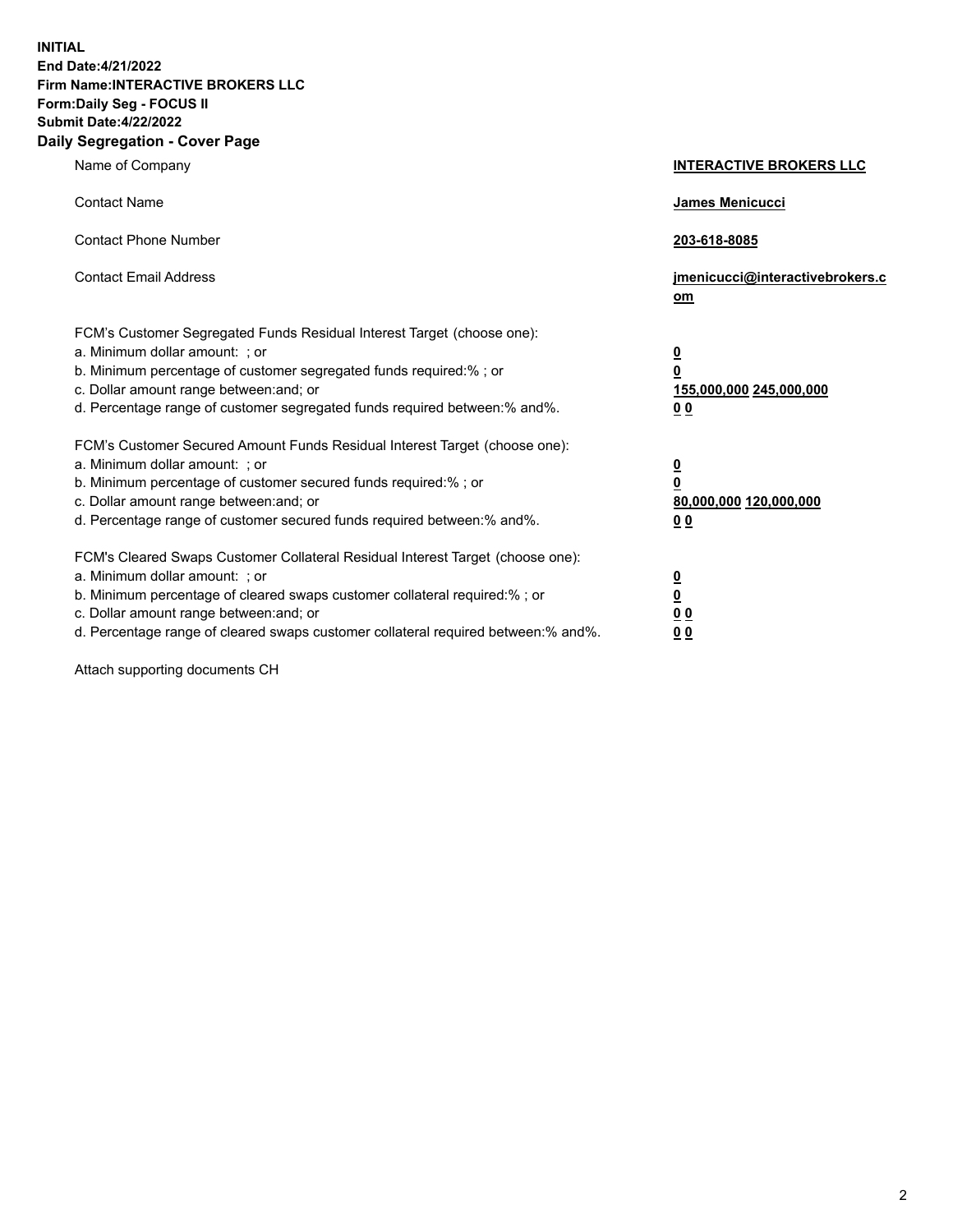**INITIAL End Date:4/21/2022 Firm Name:INTERACTIVE BROKERS LLC Form:Daily Seg - FOCUS II Submit Date:4/22/2022 Daily Segregation - Secured Amounts**

## Foreign Futures and Foreign Options Secured Amounts Amount required to be set aside pursuant to law, rule or regulation of a foreign government or a rule of a self-regulatory organization authorized thereunder **0** [7305] 1. Net ledger balance - Foreign Futures and Foreign Option Trading - All Customers A. Cash **546,310,638** [7315] B. Securities (at market) **0** [7317] 2. Net unrealized profit (loss) in open futures contracts traded on a foreign board of trade **20,287,409** [7325] 3. Exchange traded options a. Market value of open option contracts purchased on a foreign board of trade **188,416** [7335] b. Market value of open contracts granted (sold) on a foreign board of trade **-15,905** [7337] 4. Net equity (deficit) (add lines 1. 2. and 3.) **566,770,558** [7345] 5. Account liquidating to a deficit and account with a debit balances - gross amount **4,800** [7351] Less: amount offset by customer owned securities **0** [7352] **4,800** [7354] 6. Amount required to be set aside as the secured amount - Net Liquidating Equity Method (add lines 4 and 5) **566,775,358** [7355] 7. Greater of amount required to be set aside pursuant to foreign jurisdiction (above) or line 6. **566,775,358** [7360] FUNDS DEPOSITED IN SEPARATE REGULATION 30.7 ACCOUNTS 1. Cash in banks A. Banks located in the United States **1,878,132** [7500] B. Other banks qualified under Regulation 30.7 **0** [7520] **1,878,132** [7530] 2. Securities A. In safekeeping with banks located in the United States **484,447,820** [7540] B. In safekeeping with other banks qualified under Regulation 30.7 **0** [7560] **484,447,820** [7570] 3. Equities with registered futures commission merchants A. Cash **0** [7580] B. Securities **0** [7590] C. Unrealized gain (loss) on open futures contracts **0** [7600] D. Value of long option contracts **0** [7610] E. Value of short option contracts **0** [7615] **0** [7620] 4. Amounts held by clearing organizations of foreign boards of trade A. Cash **0** [7640] B. Securities **0** [7650] C. Amount due to (from) clearing organization - daily variation **0** [7660] D. Value of long option contracts **0** [7670] E. Value of short option contracts **0** [7675] **0** [7680] 5. Amounts held by members of foreign boards of trade A. Cash **215,960,677** [7700] B. Securities **0** [7710] C. Unrealized gain (loss) on open futures contracts **-14,032,218** [7720] D. Value of long option contracts **188,416** [7730] E. Value of short option contracts **-15,905** [7735] **202,100,970** [7740] 6. Amounts with other depositories designated by a foreign board of trade **0** [7760] 7. Segregated funds on hand **0** [7765] 8. Total funds in separate section 30.7 accounts **688,426,922** [7770] 9. Excess (deficiency) Set Aside for Secured Amount (subtract line 7 Secured Statement Page 1 from Line 8) **121,651,564** [7380] 10. Management Target Amount for Excess funds in separate section 30.7 accounts **80,000,000** [7780] 11. Excess (deficiency) funds in separate 30.7 accounts over (under) Management Target **41,651,564** [7785]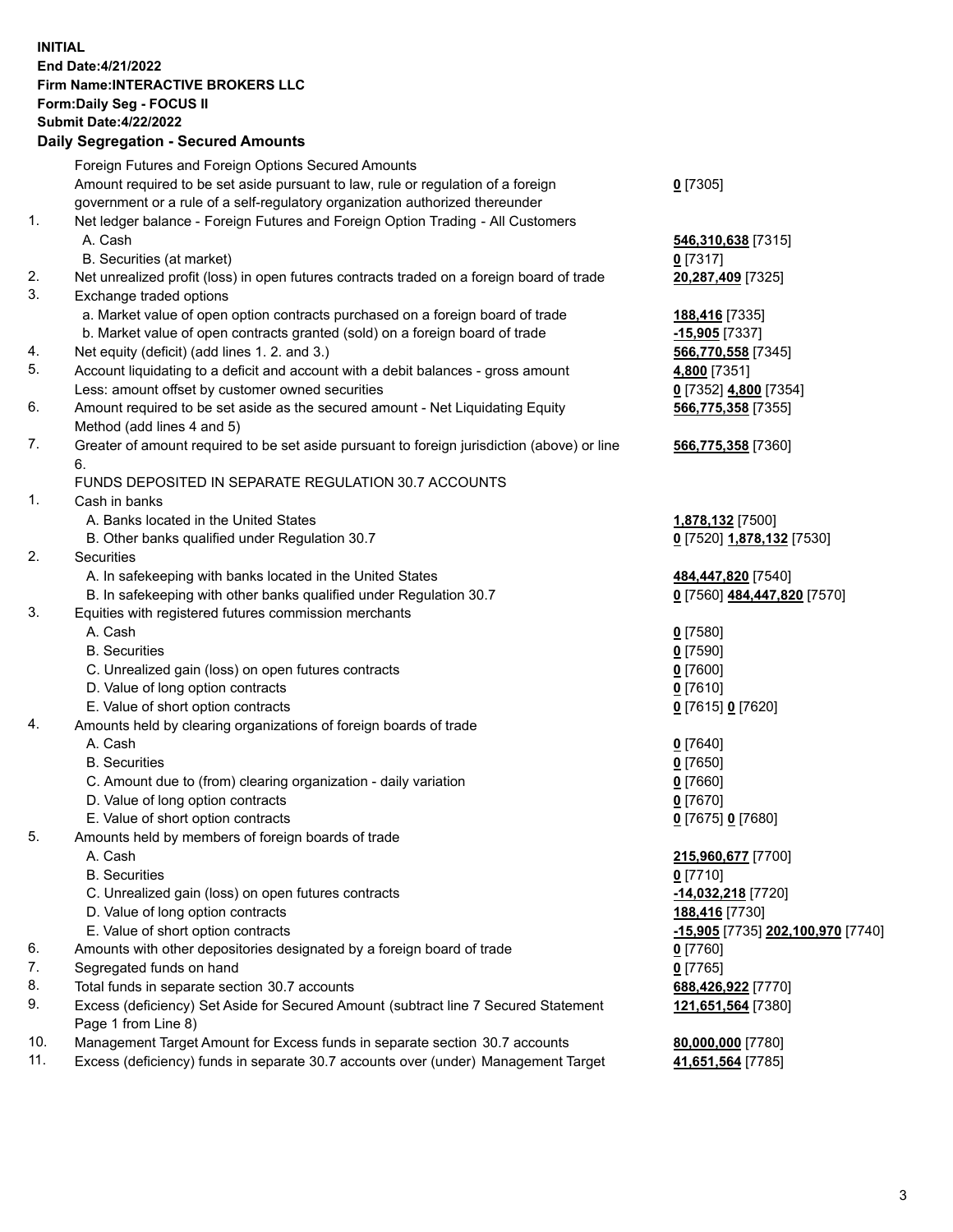**INITIAL End Date:4/21/2022 Firm Name:INTERACTIVE BROKERS LLC Form:Daily Seg - FOCUS II Submit Date:4/22/2022 Daily Segregation - Segregation Statement** SEGREGATION REQUIREMENTS(Section 4d(2) of the CEAct) 1. Net ledger balance A. Cash **8,098,894,625** [7010] B. Securities (at market) **0** [7020] 2. Net unrealized profit (loss) in open futures contracts traded on a contract market **401,830,259** [7030] 3. Exchange traded options A. Add market value of open option contracts purchased on a contract market **987,624,889** [7032] B. Deduct market value of open option contracts granted (sold) on a contract market **-790,845,010** [7033] 4. Net equity (deficit) (add lines 1, 2 and 3) **8,697,504,763** [7040] 5. Accounts liquidating to a deficit and accounts with debit balances - gross amount **1,084,001** [7045] Less: amount offset by customer securities **0** [7047] **1,084,001** [7050] 6. Amount required to be segregated (add lines 4 and 5) **8,698,588,764** [7060] FUNDS IN SEGREGATED ACCOUNTS 7. Deposited in segregated funds bank accounts A. Cash **1,074,662,325** [7070] B. Securities representing investments of customers' funds (at market) **5,244,951,800** [7080] C. Securities held for particular customers or option customers in lieu of cash (at market) **0** [7090] 8. Margins on deposit with derivatives clearing organizations of contract markets A. Cash **675,586,953** [7100] B. Securities representing investments of customers' funds (at market) **1,675,744,303** [7110] C. Securities held for particular customers or option customers in lieu of cash (at market) **0** [7120] 9. Net settlement from (to) derivatives clearing organizations of contract markets **31,175,375** [7130] 10. Exchange traded options A. Value of open long option contracts **987,624,889** [7132] B. Value of open short option contracts **-790,844,939** [7133] 11. Net equities with other FCMs A. Net liquidating equity **0** [7140] B. Securities representing investments of customers' funds (at market) **0** [7160] C. Securities held for particular customers or option customers in lieu of cash (at market) **0** [7170] 12. Segregated funds on hand **0** [7150] 13. Total amount in segregation (add lines 7 through 12) **8,898,900,706** [7180] 14. Excess (deficiency) funds in segregation (subtract line 6 from line 13) **200,311,942** [7190] 15. Management Target Amount for Excess funds in segregation **155,000,000** [7194]

16. Excess (deficiency) funds in segregation over (under) Management Target Amount Excess

**45,311,942** [7198]